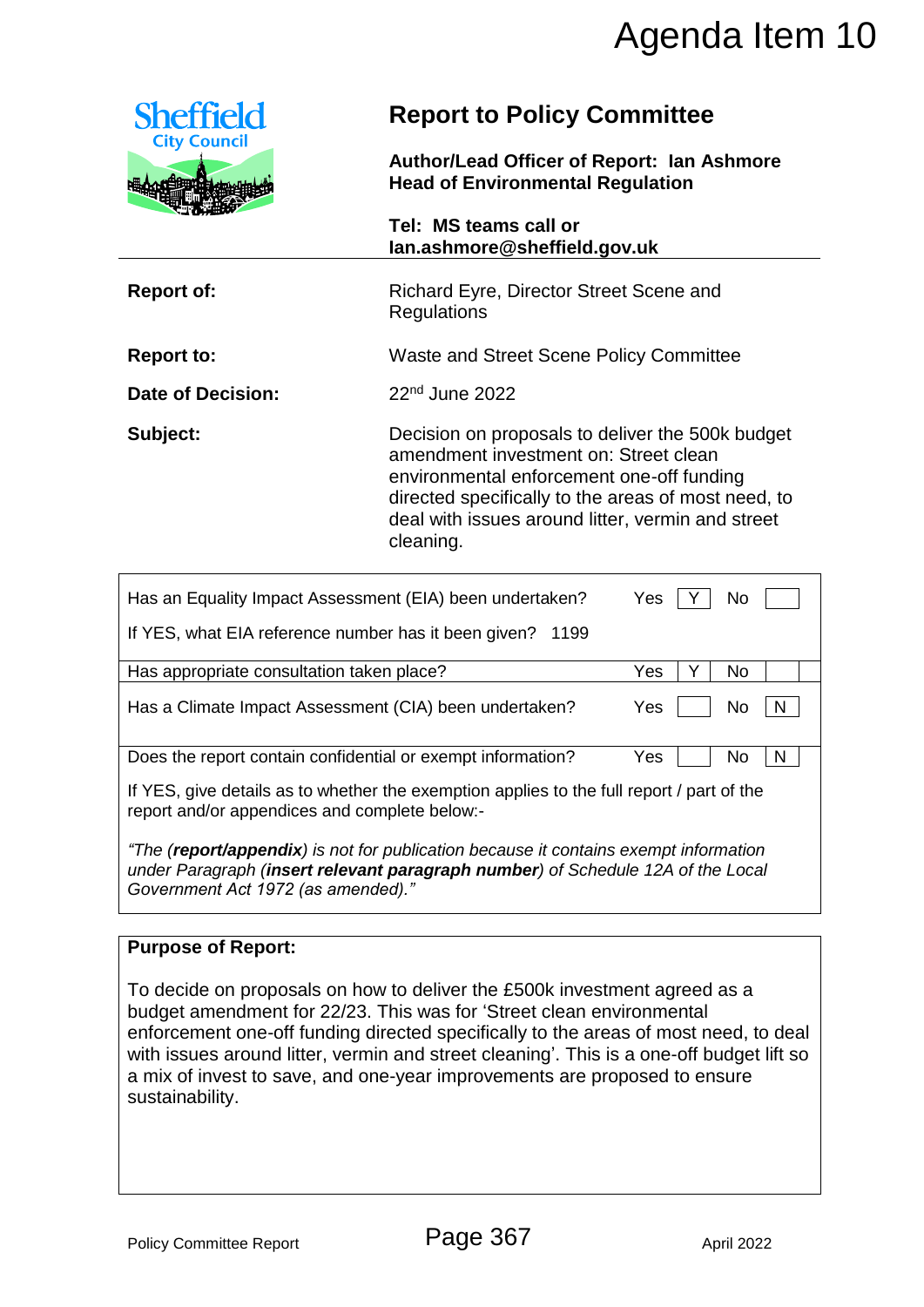#### **Recommendations:**

To review and agree the spending proposals in the attached report to cover a mix of clean up, increased enforcement and 'invest to save' proposals to deliver quick wins in year and sustainable improvements in the city over years to come.

#### **Background Papers:**

*(Insert details of any background papers used in the compilation of the report.)*

#### **Breakdown of costs at Appendix A**

|                | Lead Officer to complete:-                                                                                                                                                                                                                                                                                                                             |                                                              |  |  |  |
|----------------|--------------------------------------------------------------------------------------------------------------------------------------------------------------------------------------------------------------------------------------------------------------------------------------------------------------------------------------------------------|--------------------------------------------------------------|--|--|--|
| 1              | I have consulted the relevant departments<br>in respect of any relevant implications<br>indicated on the Statutory and Council<br>Policy Checklist, and comments have<br>been incorporated / additional forms<br>completed / EIA completed, where<br>required.                                                                                         | Finance: Liz Gough and Andrew Kemp                           |  |  |  |
|                |                                                                                                                                                                                                                                                                                                                                                        | Legal: Patrick Chisholm                                      |  |  |  |
|                |                                                                                                                                                                                                                                                                                                                                                        | Equalities & Consultation: Annemarie Johnston                |  |  |  |
|                |                                                                                                                                                                                                                                                                                                                                                        | Climate: Jessica Rick                                        |  |  |  |
|                | Legal, financial/commercial and equalities implications must be included within the report and<br>the name of the officer consulted must be included above.                                                                                                                                                                                            |                                                              |  |  |  |
| 2              | SLB member who approved<br>submission:                                                                                                                                                                                                                                                                                                                 | <b>Richard Eyre</b>                                          |  |  |  |
| 3              | <b>Committee Chair consulted:</b>                                                                                                                                                                                                                                                                                                                      | Joe Otton                                                    |  |  |  |
| $\overline{4}$ | I confirm that all necessary approval has been obtained in respect of the implications indicated<br>on the Statutory and Council Policy Checklist and that the report has been approved for<br>submission to the Committee by the SLB member indicated at 2. In addition, any additional<br>forms have been completed and signed off as required at 1. |                                                              |  |  |  |
|                | <b>Lead Officer Name</b><br>lan Ashmore                                                                                                                                                                                                                                                                                                                | <b>Job Title:</b><br><b>Head of Environmental Regulation</b> |  |  |  |
|                | Date: 10th June 2022                                                                                                                                                                                                                                                                                                                                   |                                                              |  |  |  |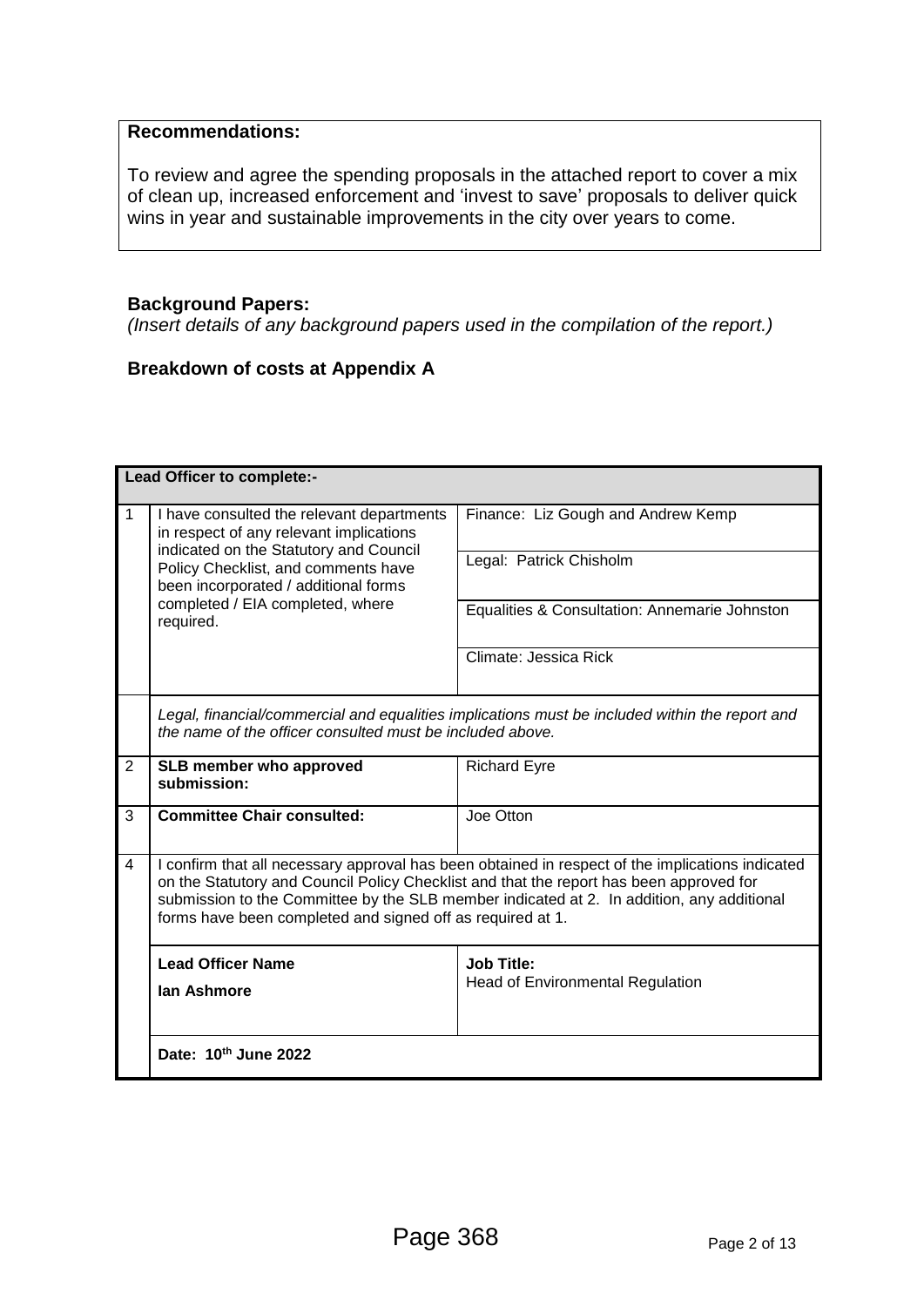## **1. PROPOSAL**

- 1.1 A 500k budget amendment was agreed for 22/23 with the following accompanying text: *'Street clean environmental enforcement one-off funding directed specifically to the areas of most need, to deal with issues around litter, vermin and street cleaning.'*
- 1.2 The delivery of street scene services in Sheffield is complex, with the 2 main SCC contracts (Amey and Veolia) and a range of council services to deliver cleaning, enforcement (including Anti Social Behaviour) and environmental/health protection services. At present there can be differences between environmental and street scene standards in different parts of the city, often due to different levels of reporting of problems. As we continue to recover from the pandemic, there is a huge opportunity to work smarter across the street scene and with local communities to improve outcomes and ensure more streets and neighbourhoods are consistently clean and we set out in this paper how that could happen.
- 1.3 This is one-off funding. If we use it just for temporary enforcement and cleaning, standards may slip again once this extra money has gone. As such we propose a mixed approach: a range of one-off clean ups and enforcement to reset street scene standards where these have deteriorated during covid, together with some key project work that will deliver changes and new approaches that all communities and services will benefit from for years to come. These are outlined below.

#### 1.4 **Graffiti/spring clean**

- 1.4.1 Feedback from members, residents and businesses has highlighted that some street scene issues over the pandemic have deteriorated. Graffiti in particular, is a major and very visible issue in too many areas. Our business-as-usual mechanisms will not deliver the major clean up required, in the timescale required, so we propose to spend **£140k** to increase graffiti clean ups this year. Some of this needs to be ahead of major summer events. This reset will be followed by focused enforcement and target hardening on preventing a recurrence. There is a separate project on flytipping and graffiti, working with the LACS, to develop a new reduction and enforcement strategy and site cameras in hotspots etc, however that project cannot deal with the backlog in cleaning but it will help prevent it all coming back.
- 1.5 As this work develops and the enforcement approaches kick in, there may need to be some slight flexibility in this spend in that if alongside the graffiti there are some litter blighted areas that the Amey contract and SCC services do not cover, or can't fund, we may need to divert some of this to paying for litter clearance too or disposal of waste collected by volunteers.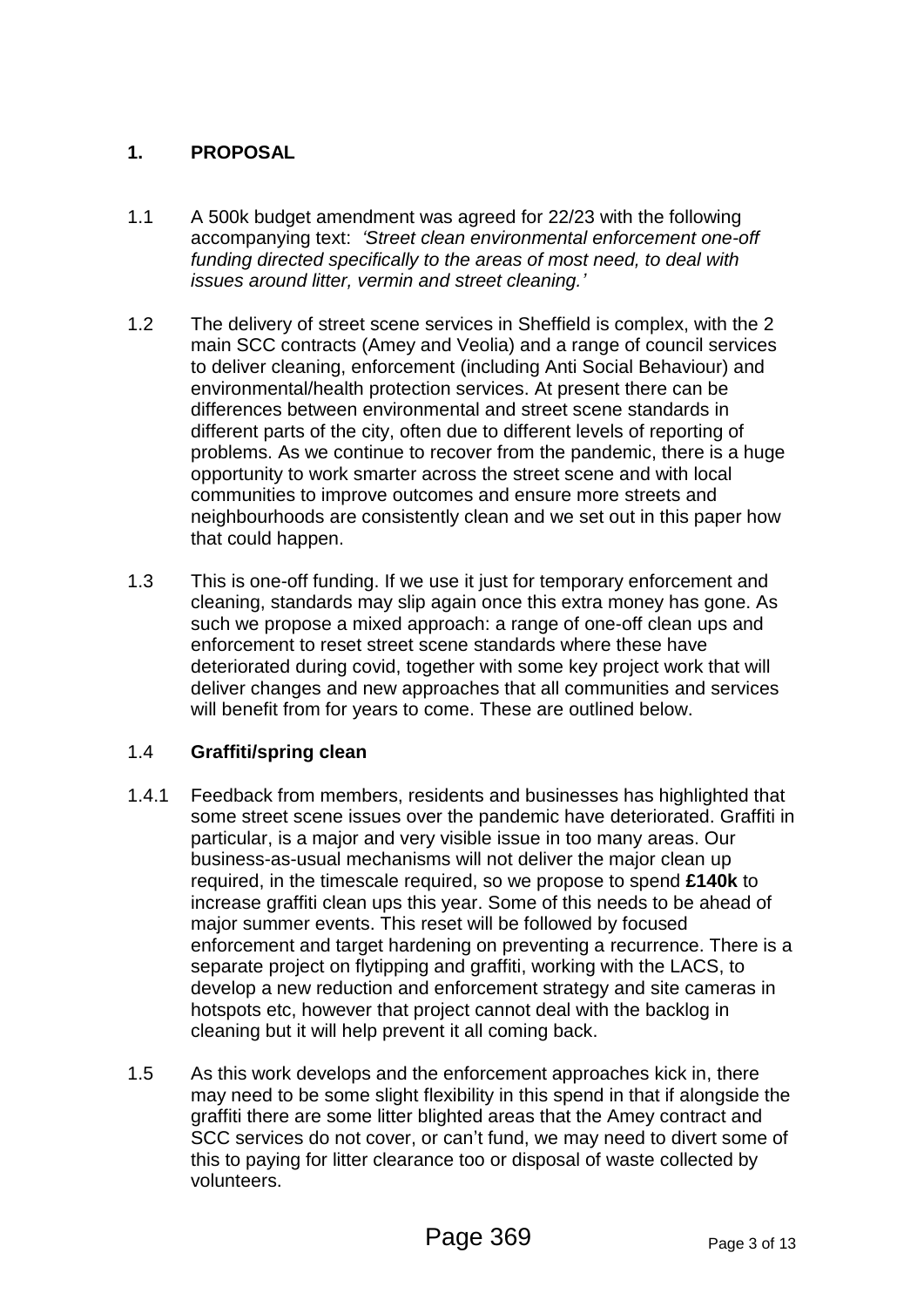#### 1.6 **A new volunteering strategy and approach**

- 1.7 There is a huge interest across the city in volunteering on local environmental and social causes. There are a number of very active groups and also businesses and individuals across the city, doing great work to improve local areas. SCC has always had strong partnerships and high levels of volunteering in certain sectors e.g., the friends' groups for parks and now the LACS are working much closer with their local communities and Amey offer support on clean ups. However, we do not as yet have a city-wide strategy or approach for encouraging and working with volunteers on local environmental improvements outside formal public open spaces and parks. There is a huge opportunity to better engage with volunteer groups and potential volunteers and to make it as easy as possible for people to volunteer to help improve many aspects of their local area. This has the potential to increase volunteering and community activity, with all the associated benefits that would bring.
- 1.8 For this, we need to be clear what level of support we can offer now and in future and how to deal with and support differing levels of community capacity across the city. We propose a temporary project post until March 2023 to develop this work and provide a long-term framework and new systems of work that residents, businesses, our existing services and LACS can tap into for years to come. **This will cost 28k.**

#### 1.9 **Increased street scene enforcement**

- 1.10 There is a desire for increased enforcement against those individuals who despite all our education efforts and enforcement, continue to litter and deface the city.
- 1.11 Our street scene enforcement for litter and serving FPNs was more focused on the city centre and the east of the city where high footfall in some areas leads to increased litter. Although we did work across the city, we were unable to fund as much time in district centres and community hotspots as we would like as there was no cash limit for these posts. Prior to covid, high footfall and more littering in some areas such as the city centre, could cover much of the enforcement costs via fpns, but did restrict where we could deploy the officers. Post lockdowns, as we clean up litter and graffiti and develop new longer term target hardening approaches with the LACS, such as increased fencing and cameras on hotspots, we need to bridge the gap with some increased enforcement across the city, but we know fpns will not cover the cost. As such **we propose to spend £78k** (at least 2 FTE) to provide temporary increased enforcement across the city, including weekend working where required. This will be both a visible deterrent and to issue FPNS, any income from which can be ploughed back into further street scene work (although in low footfall areas, FPN receipts may be low).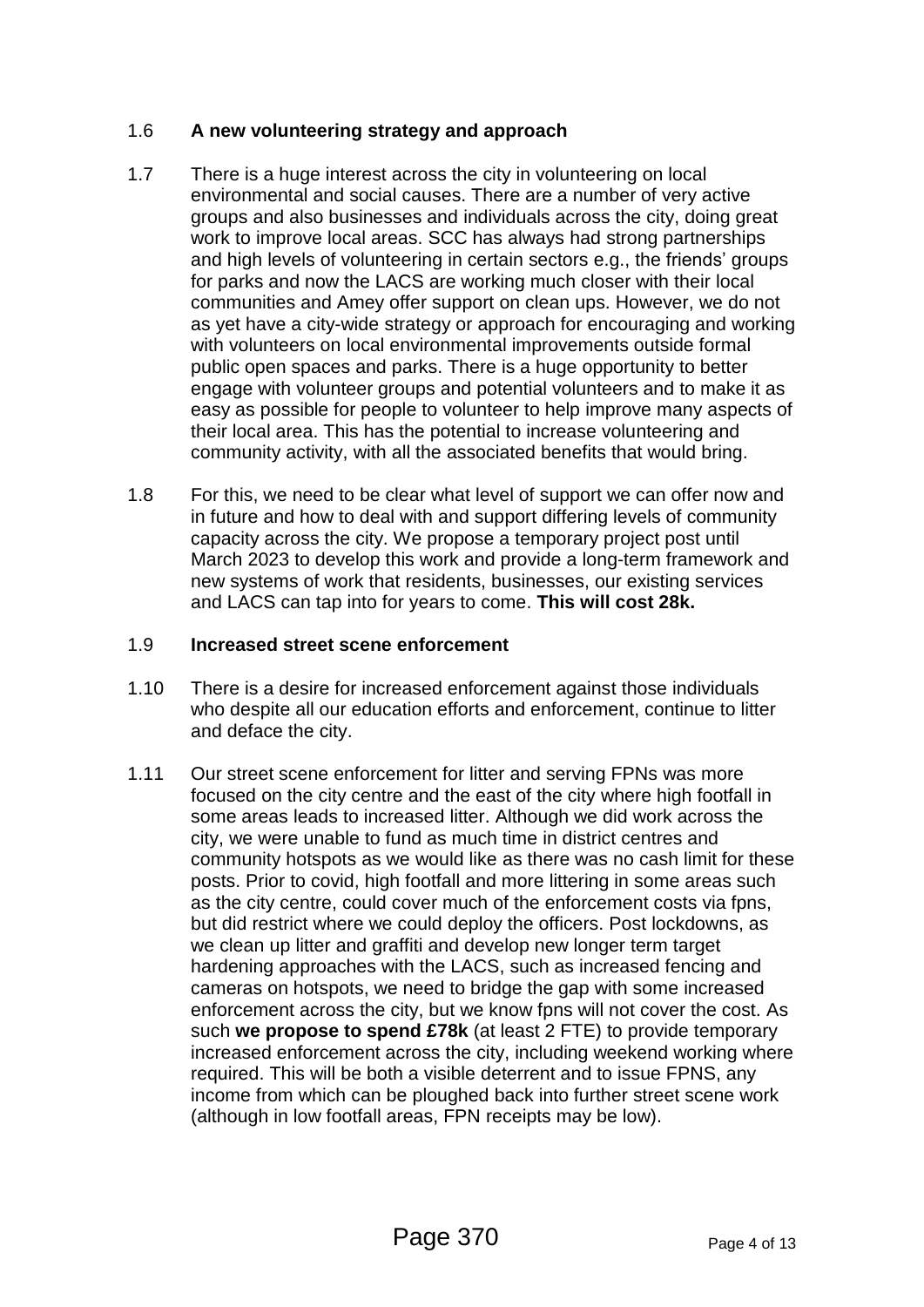#### 1.12 **Education and comms to reduce littering**

1.13 To provide long term support for communities, volunteer groups and our services we need a strong education campaign and materials alongside the increase clean up, enforcement and project work. This may include some litter picking equipment and making access to equipment more accessible through using local libraries as collection points if required. We propose to spend **£30k** on this.

#### 1.15 **Increased pest control**

- 1.16 Over the last 2 years, closed and furloughed businesses and reduced visits to domestic premises, seems to have led to an increase in pest issues across the city both on the street scene and in premises. SCC continues to offer a free rat treatment for people on qualifying benefits, and there has been increased demand for this, plus there are some areas with more extensive problems which require area wide simultaneous treatments. There is also lots of public land which we need to keep clear and there are areas with bait stations inside street litter bins which we monitor and maintain.
- 1.17 The service has covered this increased demand although as a result it posted an overspend last year. Continuing this high level of response without extra investment is not sustainable but equally we need to develop a more sustainable policy for dealing with rodents on land that is not owned by SCC. As such we propose one off investment to get on top of the current rodent pest problems by treating more street scene settings and land in general, whilst expanding our service of notices on landowners and landlords where rubbish and disrepair is allowing rats to proliferate. We suggest a small contingency for extra legal costs of 19k if required.
- 1.18 This enforcement approach, linked to potential policy discussions later this year if required, should deliver a more sustainable service and prevent future overspends, with more onus placed on landowners to manage their land rather than using public funds. As such we propose investing an **extra £138k** on extra pest control and pest enforcement. This money would fund 2 temporary pest control officers, a temporary technician post to survey land and serve notices on landowners and take works in default where required, additional material costs, enforcement/legal training, vehicles and some admin support for the increased surveys and notices. We also suggest funding year 1 of a new apprenticeship post, starting September, to work across street scene and pest control services.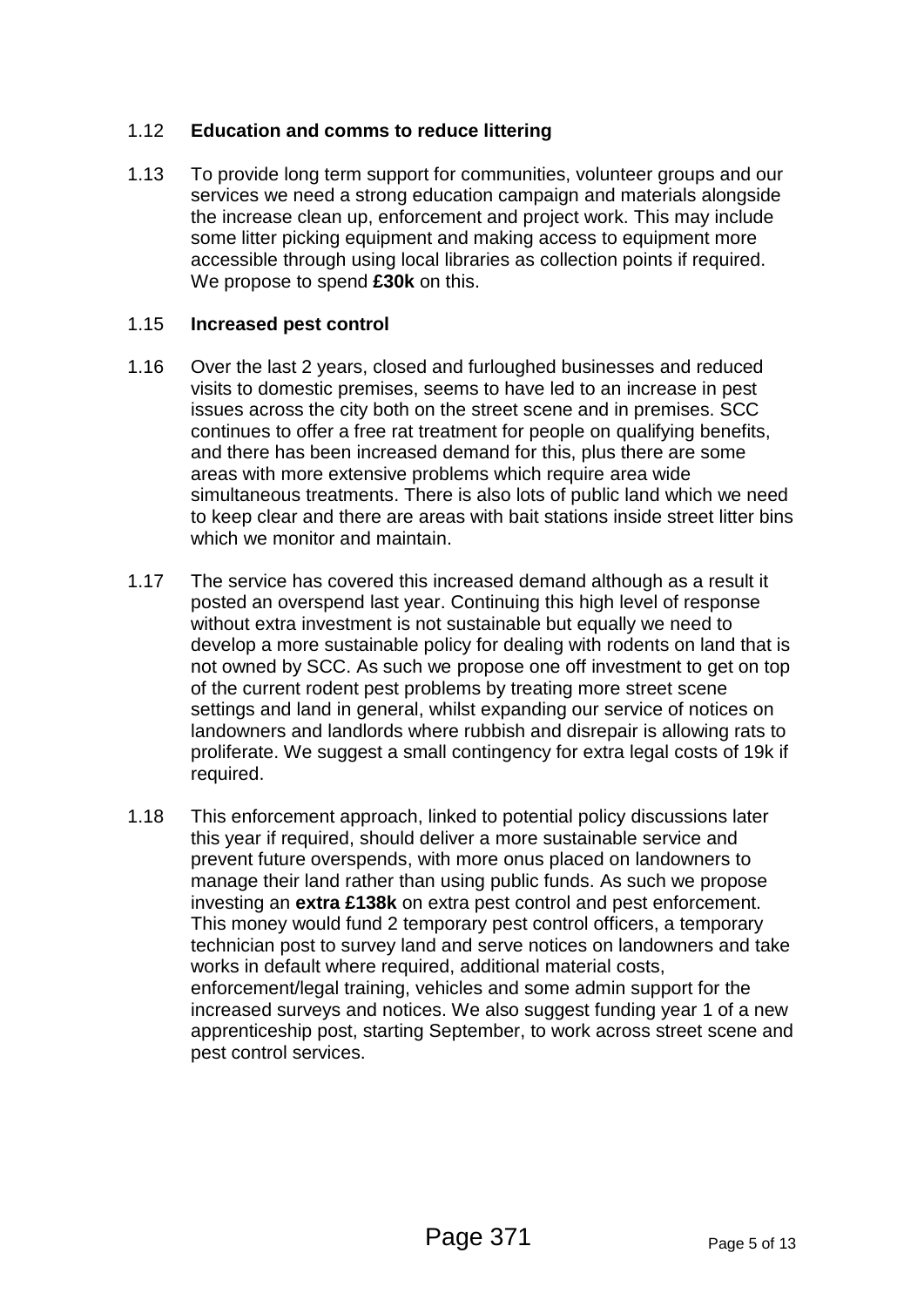#### 1.19 **More joined up working across street scene services to reduce costs and benefit the customer**

- 1.20 We have multiple SCC specialist teams working within the Sheffield street scene and 2 major contractors for SCC. There are a number of different back-office systems we have to pull data from and customers have told us that the SCC website portal to report complaints and upload photos is not always user friendly. Many people use 'fix my street' which generates an email to SCC with the details which then have to be reentered. We propose to **spend 15k** to make IT improvements to help with data transparency and this should make it easier to share info with the LACS.
- 1.21 Cuts during austerity and the desire to protect front line service delivery, have removed many of our service and team managers who would have identified and led change and improvement projects. With rising costs (not least energy and inflation) and other pressures on council budgets we need to urgently find ways to work smarter and more effectively in multi service environments. Customers generally want their problem sorting regardless of who does it, so long as it is done right. Even better if the problem can be prevented before the customer has to contact SCC.
- 1.22 As such we propose a temporary street scene improvement project officer until March 2023, to develop and deliver a number of opportunities to improve how we work and deliver better outcomes for customers in the future beyond the life of this funding pot. **This would cost approx. £38.5k**
	- Develop and deliver restructures and or different work processes to relevant street scene services to ensure a more joined up, resident focussed response.
	- Ensure more SCC and partner staff understand wider SCC street scene issues and how they can support street scene improvements, beyond the current boundaries of their role.
	- Create a wider street scene forum with SCC staff, partners and LACS to identify and remove barriers to a better more sustainable street scene.
	- To ensure it is easy for residents, businesses to report problems and upload images with accurate locations
	- To ensure street scene data is visible to a wider audience and can be better used to influence change and identify environmental inequalities across the city.

### **2. HOW DOES THIS DECISION CONTRIBUTE?**

2.1 The benefits of the proposals are outlined above. These all help deliver key elements of the corporate plan: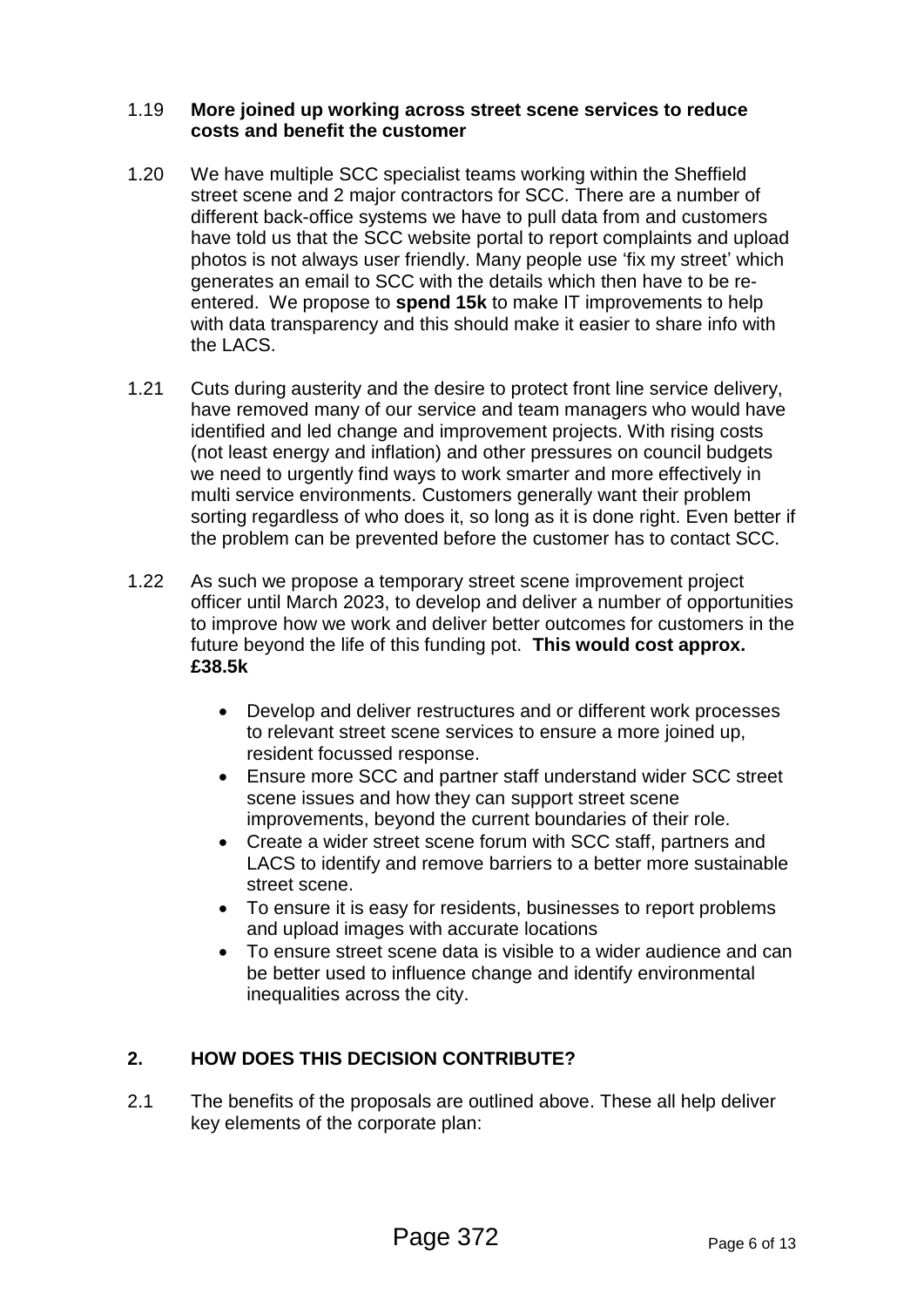The corporate plan has the ambition that 'every community in Sheffield should be a great place to live, with excellent local services, access to high quality green spaces, and a great local centre'. All the proposals move us towards that ambition.

'We want all people in Sheffield to feel safe, happy, healthy and independent: to love living here'. Reducing environmental detriments wherever you live in the city is a fundamental part of how people feel about their area and their life.

'Our green spaces are not always of the same quality as in other areas of the city, impacting on use of green spaces and other opportunities for physical activity. We need to capitalise on the strengths that our communities have demonstrated throughout the pandemic, involving people in designing the solutions to these challenges that will work for their places, and contribute to some of the big challenges the city faces, such as climate change and health inequalities'. Encouraging and working better with volunteer groups and doing more to ensure environmental equality, not just re green spaces but also on the street scene is a core element of these proposals.

'A more effective council, focused on the performance of our services and delivering the improvements the people of Sheffield deserve'. These proposals help us deliver this by striving to learn and work together, taking a customer eye view of our services and the environment they are delivered in, to achieve more cost-effective outcomes for residents and businesses.

'Make sure that we are equipped to seize the opportunities and rise to the challenges of the coming years. We know that not everything we do as an organisation works and that decisions are taken too far from the people affected by them – that was a clear message from the local referendum in May – and that not all of the services that we provide meet the expectations of the people who use them'. These proposals seek to rectify some of those issues.

### **3. HAS THERE BEEN ANY CONSULTATION?**

- 3.1 These proposals have been developed in the context of feedback received from customers, businesses, members and SCC colleagues over at least the last 2 years and in some cases longer. That also includes complaints and compliments received re what is working and what is not working. The corporate plan also highlighted priority issues to focus on.
- 3.2 Some of the proposals, not least the project officers would be consulting and engaging with a wider range of customers, partners, members, LACS and SCC colleagues in developing detailed solutions and new services. We have discussed the issues behind some of these proposals with the LAC chairs, some with other members with a particular interest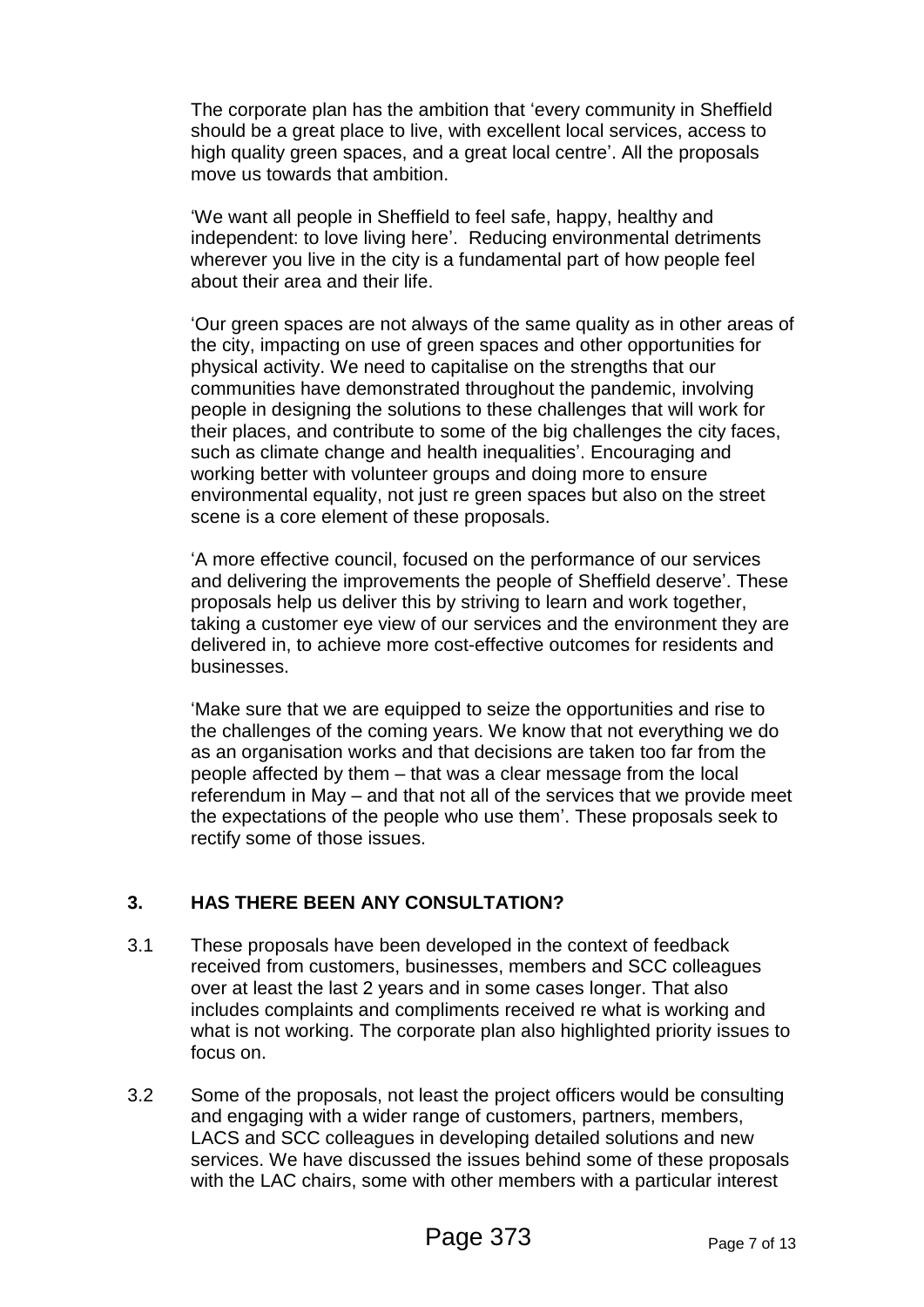in specific problems. There have also been regular walkabouts with members, residents and engagement with LAC staff re issues in their areas.

### **4. RISK ANALYSIS AND IMPLICATIONS OF THE DECISION**

#### 4.1 Equality Implications

- 4.1.1 The details above highlight how we believe there are environmental inequalities in the city (Sheffield is not alone there) and it is known these can exacerbate health and other inequalities. These proposals are a chance to rebalance service delivery and base it more on need and less on being complaint led. Complaint led, rather than preventive services, can result in a greater level of service and higher standards where people have the capacity, time, knowledge and voice to make service requests and highlight detrimental issues but can deliver less in other areas. We wish to increase the eyes and ears on every street to deliver improvements for residents. We will need to ensure any increased enforcement is risk based, appropriate and proportionate.
- 4.1.2 We will monitor any increase in enforcement action and to whom to understand any potential unintended adverse impacts. We will also via wider monitoring of environmental standards and detriments, track the impact this work has on environmental quality and we will work with a range of services and LACS to develop this.

#### 4.2 Financial and Commercial Implications

4.2.1 This is based on the £500k budget amendment to provide increased investment in topics such as these. All the proposals will be contained within the cash limit of the £500k. It is expected that some proposals will deliver downstream savings or at least better outcomes for the same investment, however the proposals are not a formal invest to save and are based more on doing the right thing for customers rather than achieving a set saving target which can lead to pressures in different parts of the delivery system and poorer outcomes for customers.

Increased graffiti and litter cleaning can be delivered via existing commercial arrangements with our contractors such as Amey and through some SCC services.

This is one year funding which can cause some challenges in rapidly gearing up new provision and we are already 3 months into the year; however, the assumption is that there is no carry forward beyond 22/23.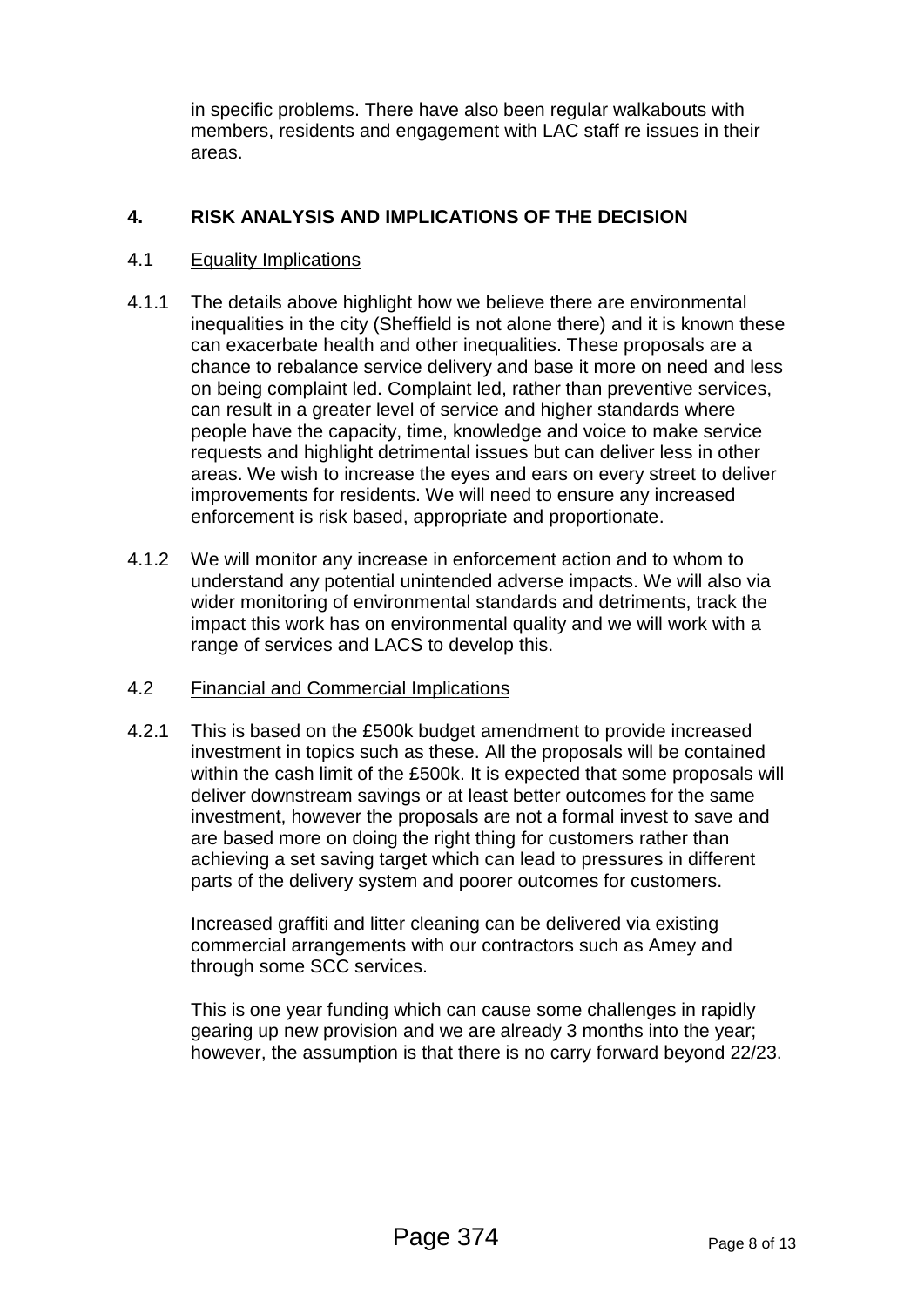#### 4.3 Legal Implications

4.3.1 Local Authorities have various duties to help maintain the local environment. This includes the activities suggested in this report. Under Part 4 of the Environmental Protection Act 1990 (EPA), local authorities have a statutory duty to keep relevant land free of litter and refuse. Section 33 of the EPA provides for the offence of fly tipping. The Prevention of Damage by Pests Act 1949 requires local authorities to take such steps as may be necessary to secure so far as practicable that their district is kept free from pests.

In relation to their various obligations Local Authorities have the option to take enforcement proceedings by virtue of section 222(1) of the Local Government Act 1972 which states that where a local authority considers it expedient for the promotion or protection of the interests of those who live within a local authority they may prosecute or defend or appear in any legal proceedings. In certain circumstances Local Authorities are also empowered to issue Fixed Penalty Notices in relation to certain offences within its ambit, including for littering offences under section 88 of the EPA, and for fly tipping by virtue of Section 33ZA of the EPA 1990.

The activities envisaged are ones which are existing services already being undertaken to comply with statutory duties and utilising statutory powers to do so.

The measures proposed could lead to an increase in enforcement work which requires the involvement of Legal Services. Provision is made in the report for a contribution to the funding of such increased support. The detail for such support would need to be worked out if agreed.

#### 4.4 Climate Implications

4.4.1 These proposals have limited climate impact however anything that helps improve neighbourhoods and removes detrimental issues, may help residents and businesses consider other positive activities and well being in the community. A full Climate Impact Assessment will be carried out.

#### 4.5 Other Implications

4.5.1 For the HR elements, we will try to source the project officers and temporary staff through existing SCC project services where possible. We have some street scene teams already training or have trained some colleagues in entry level jobs ready for opportunities in more senior roles should they arise and where those roles can be more easily backfilled.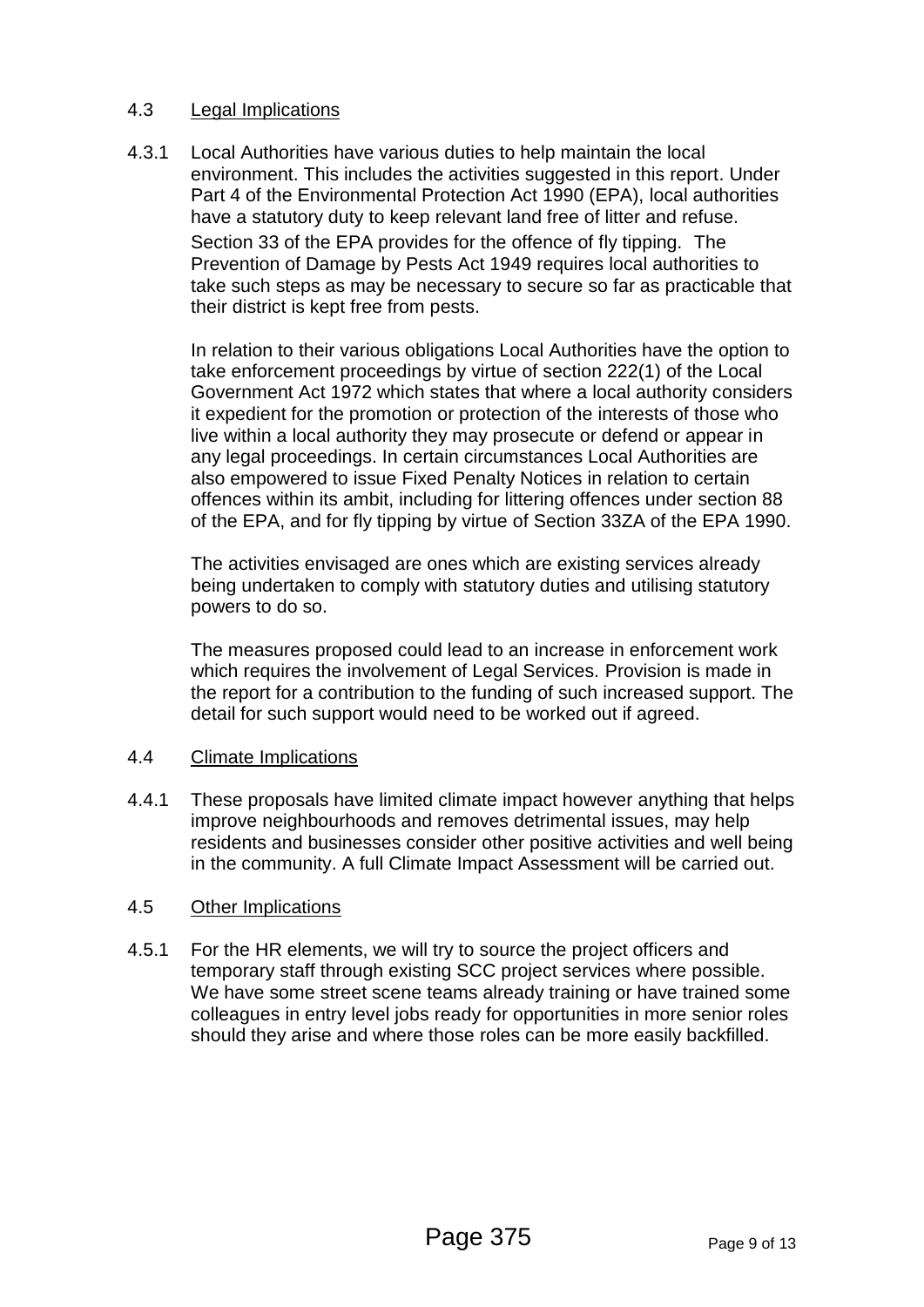## **5. ALTERNATIVE OPTIONS CONSIDERED**

5.1 The main alternative option was to put more or all the funding into simply doing one-year increased cleaning and enforcement and including more litter clean ups in between contractual Amey cleans. However, there is the obvious risk from that, in that there is no sustainability once the money has gone. SCC would risk having to spend another £500k in 23/24 and potentially each year to achieve the same gains. Also having done a huge clean, but not changed how we work and more prevention activities, residents would perceive an improvement and then any subsequent slide very acutely thereby increasing pressure to continue the £500k each year.

Instead, the proposals assume no additional investment in year 2 or beyond to maintain the improvements, although there may be further policy decisions required as the project officers develop proposals. These could be eg on the future level of waste disposal for community litter picks off the network if volunteering does increase, although these are not expected to be large costs compared to the benefit in kind or the original £500k.

### **6. REASONS FOR RECOMMENDATIONS**

6.1 We believe these proposals offer the best balance of quick wins which most residents and businesses will benefit from, alongside taking opportunities to change and improve how services work and how we work with residents and businesses to prevent problems in the future. This will ensure improvements can be sustained and at the lowest possible cost.

The street scene and associated communities is a complex environment, and no single solution will radically improve it other than perhaps a genuine commitment to work together, learn and listen and strive to work smarter. These diverse proposals would help deliver that culture change whilst providing a one off, much needed spring clean in some areas.

6.2 This is one year funding and each of these proposals could almost have its own committee paper detailing the full issues and opportunities. However, we are already in June and if we are to deliver meaningful change in 22/23 and with an eye on forthcoming large events in Sheffield this summer, we need to move to delivery as soon as possible. As some of these proposals are developed and implemented it should be possible to update members further on progress.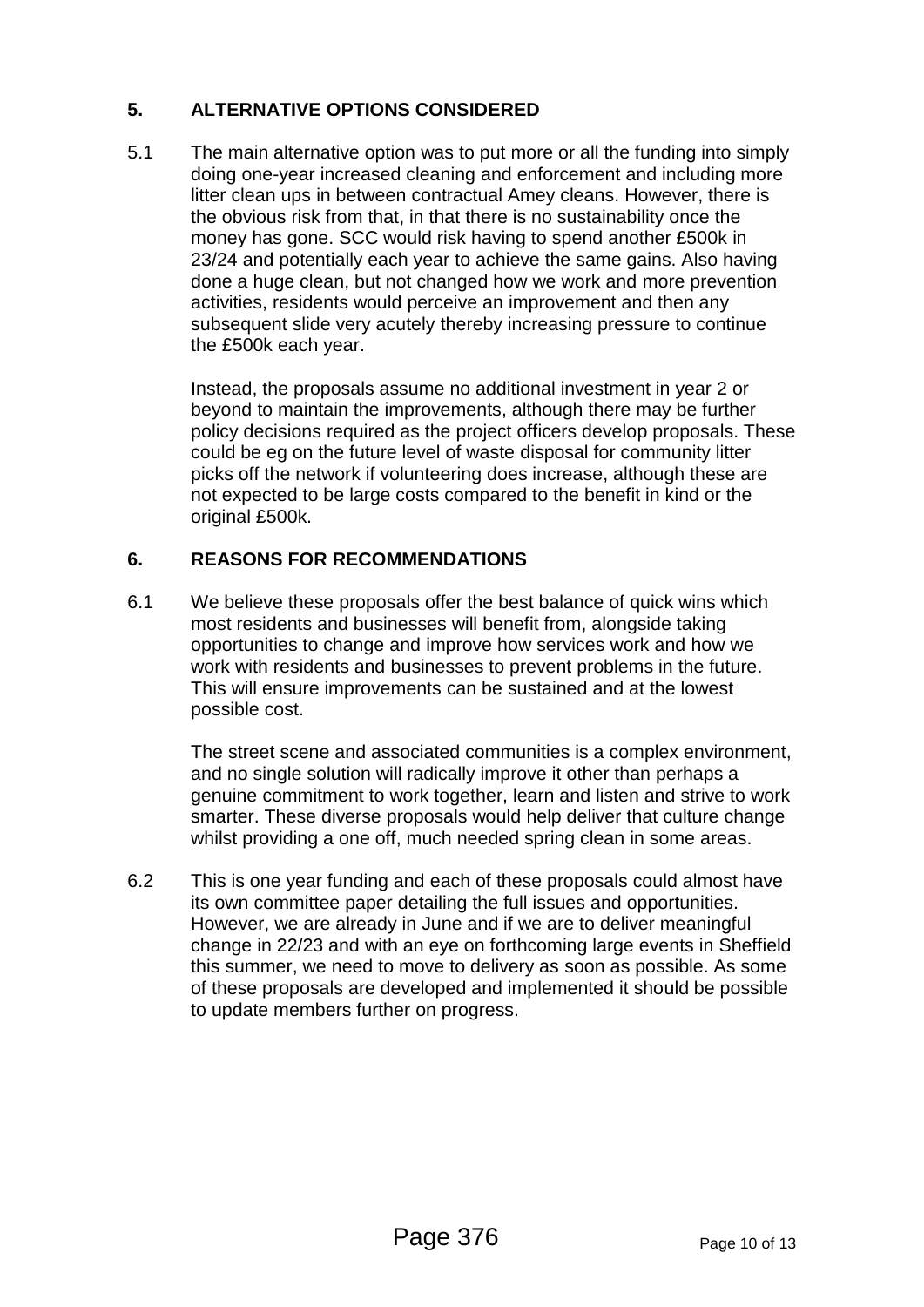# **Appendix A**

Breakdown of proposals

| <b>Issue</b>                 | Proposal                                | Cost  | Who                 | Outcome                                   |
|------------------------------|-----------------------------------------|-------|---------------------|-------------------------------------------|
| Pest issues                  | Increased enforcement,                  |       | <b>Env Services</b> | Reduced pest                              |
| increased during             | increased area treatment.               |       | (env regs)          | problems                                  |
| lockdown                     | To include up to 2 fte temp             | £138k |                     | More notices served to                    |
|                              | pest control officers (grade            |       |                     | require action, funding                   |
|                              | $5 - 30k^*$ and 22.5k), 1               |       |                     | for some area action                      |
|                              | temp technical officer                  |       |                     | and to allow unfunded                     |
|                              | (grade $7$ 30k), $.8$ temp              |       |                     | post in high-risk areas                   |
|                              | admin support (grade 3                  |       |                     | to continue to meet                       |
|                              | 15k), transport (12k),                  |       |                     | demand for free rat                       |
|                              | materials - bait etc (15k),             |       |                     | treatments and area-                      |
|                              | fuel (2k), equipment and                |       |                     | based work.                               |
|                              | printing (3.6k). Training               |       |                     |                                           |
|                              | incl enforcement (perm                  |       |                     | Increased short term                      |
|                              | staff) $-8k$ . All 9 months             |       |                     | capacity and                              |
|                              | apart from 1 *fte temp pest             |       |                     | enforcement will                          |
|                              | control officer already in              |       |                     | ensure more                               |
|                              | post and was retained into              |       |                     | sustainable approach                      |
|                              | 22/23. 12 months).                      |       |                     | in 2023/4.                                |
| Too much littering           | Increased comms to build                | 30k   | Streetsahead        | Increased comms on                        |
|                              | on streetsahead comms                   |       |                     | reducing litter,                          |
|                              | investment                              |       |                     | materials etc, may                        |
|                              |                                         |       |                     | include some litter                       |
|                              |                                         |       |                     | pickers etc                               |
| No volunteering              | Temporary project officer               | 28k   | Streetsahead        | More volunteers, more                     |
| strategy, not clear          | until March 2023 to                     |       |                     | community action,                         |
| offer to residents,          | develop a new                           |       |                     | framework for LACS,                       |
| inconsistent                 | volunteering strategy and               |       |                     | long term benefit,<br>clearer how we work |
| approach to<br>volunteering. | practical support,<br>focussed on local |       |                     | with residents, 'the                      |
|                              | environmental                           |       |                     | Sheffield deal?' clearer                  |
|                              | improvements, to build on               |       |                     | what we offer, make it                    |
|                              | existing good practice and              |       |                     | easier for residents to                   |
|                              | encourage more                          |       |                     | get involved.                             |
|                              | volunteers and how we                   |       |                     |                                           |
|                              | work with them. Grade 7                 |       |                     |                                           |
|                              | 8 months (28k)                          |       |                     |                                           |
| Need a spring                | One off spring clean to get             | 140k  | P+C, city           | Less graffiti, hotspot                    |
| clean – many                 | us back on track and then               |       | centre              | businesses offered a                      |
| areas have                   | easier in future. Some of               |       | management.         | one off clean but future                  |
| problems with litter         | this will be via agreed                 |       |                     | costs to be borne by                      |
| and graffiti                 | Amey contract routes for                |       |                     | commercial building                       |
|                              | additional work and also                |       |                     | owner and or occupier.                    |
|                              | directing P+C teams to                  |       |                     | Domestic premises                         |
|                              | graffiti clearance (an                  |       |                     | receive a free service.                   |
|                              | existing capability) or the             |       |                     |                                           |
|                              | env services clearance                  |       |                     |                                           |
|                              | team if additional capacity             |       |                     |                                           |
|                              | is required.                            |       |                     |                                           |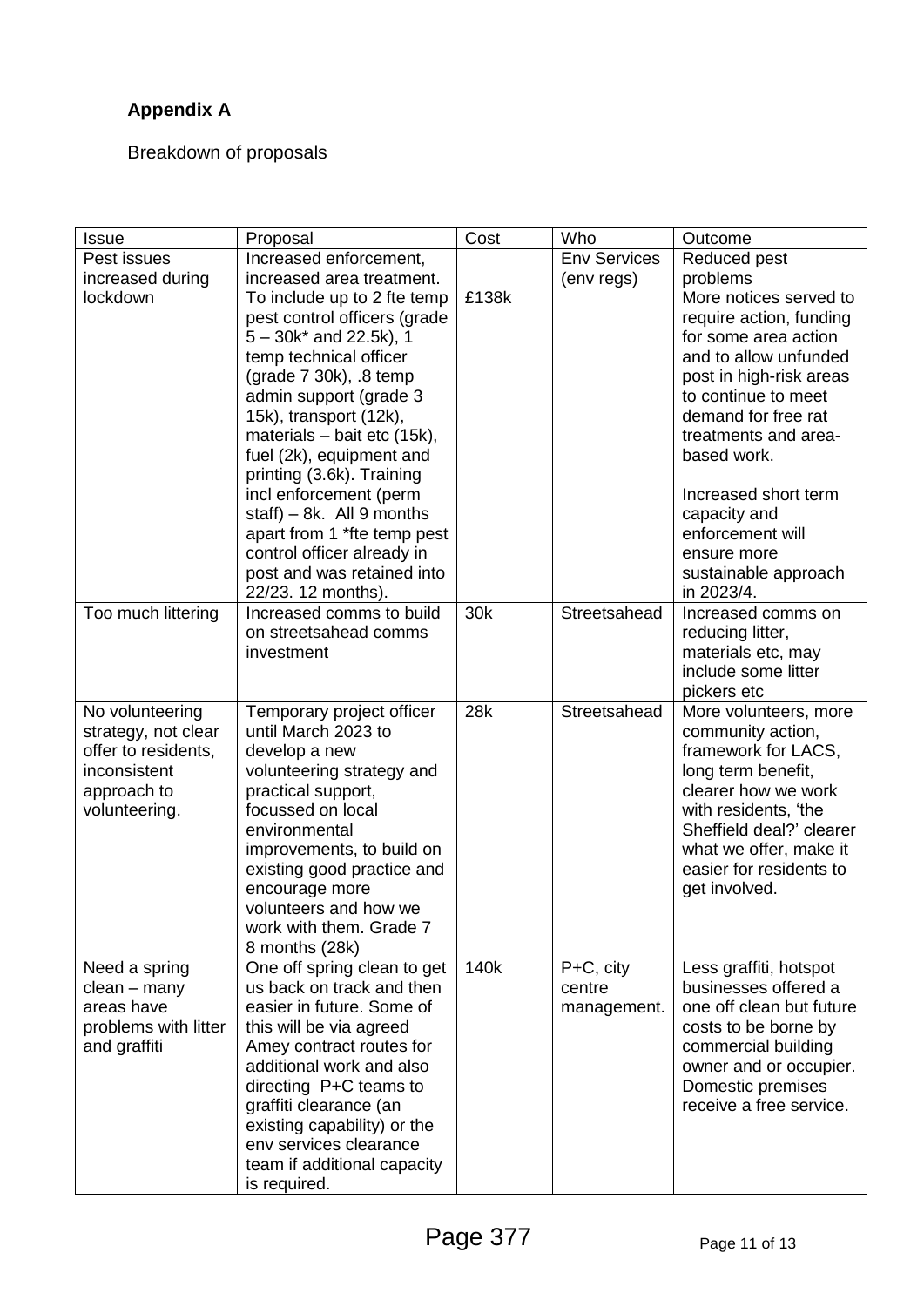| Most fpn<br>enforcement is<br>limited to small<br>team with no cash<br>limit, fpns<br>previously covered<br>salary cost in city<br>centre high footfall<br>areas but not for<br>neighbourhood<br>areas. Weekend<br>work in page hall<br>no longer funded.<br>Since covid hit,<br>footfall lower and<br>unable to use them<br>across the city as<br>fpn income low so<br>unable to cover all<br>costs. | One off increased<br>enforcement to deal with<br>street litter and work with<br>businesses and help train<br>other services.<br>At least 2fte. (70k)<br>Existing temp g6<br>enforcement officers were<br>retained at end of 21/22<br>when the increased<br>enforcement funding was<br>announced and they have<br>continued working since.<br>Vehicle/fuel 8k                                                                        | 78k   | Env Regs                                      | Better spread of fpns<br>across city including<br>low footfall areas.<br>More businesses<br>dealing with waste<br>correctly (better<br>business standards)<br>more littering and fpn<br>enforcement done<br>across the city, less<br>litter and waste tipped.<br>LACS can request<br>focussed litter<br>enforcement. |
|-------------------------------------------------------------------------------------------------------------------------------------------------------------------------------------------------------------------------------------------------------------------------------------------------------------------------------------------------------------------------------------------------------|-------------------------------------------------------------------------------------------------------------------------------------------------------------------------------------------------------------------------------------------------------------------------------------------------------------------------------------------------------------------------------------------------------------------------------------|-------|-----------------------------------------------|----------------------------------------------------------------------------------------------------------------------------------------------------------------------------------------------------------------------------------------------------------------------------------------------------------------------|
| V complex street<br>scene in Sheffield<br>with multiple<br>contracts and<br>services.<br>Opportunities to<br>work smarter/more<br>efficiently – lack of<br>capacity to identify<br>and deliver<br>improvements.                                                                                                                                                                                       | Temporary senior project<br>officer to deliver range of<br>street scene 'work<br>smarter' projects which<br>will offer long term<br>benefits including more<br>joined up street scene<br>services, better joint<br>working across the<br>contracts and street scene<br>teams, street scene<br>workshops to identify<br>improvements, joint<br>working/approaches with<br>new sustainable<br>communities' wardens.<br>G9/10 8 months | 38.5k | Env<br>Regs/Street<br>scene and<br>regulation | Cleaner street scene,<br>long term sustainable<br>benefits, more<br>effective work for given<br>spend. More<br>consistency on<br>environmental<br>standards across city.                                                                                                                                             |
| Increased<br>enforcement may<br>lead to more court<br>cases - limited<br>capacity in legal<br>for extra cases<br>without support,<br>and some costs<br>are not recovered<br>in legal action,<br>particularly if<br>defendant is on<br>low income.                                                                                                                                                     | Provide contingency pot<br>for issues such as legal<br>costs (19k) in enforcement<br>cases in case<br>prosecutions increase due<br>to more clearance notices<br>for rats and rubbish<br>served. To date, few<br>prosecutions as we tend<br>to do works in default and<br>place a charge on the<br>premises, but we may<br>need to prosecute some<br>cases.                                                                          | 19k   | Legal                                         | Reduce pressure on<br>legal services if more<br>cases required -<br>option to increase<br>capacity if costs not<br>being recovered.                                                                                                                                                                                  |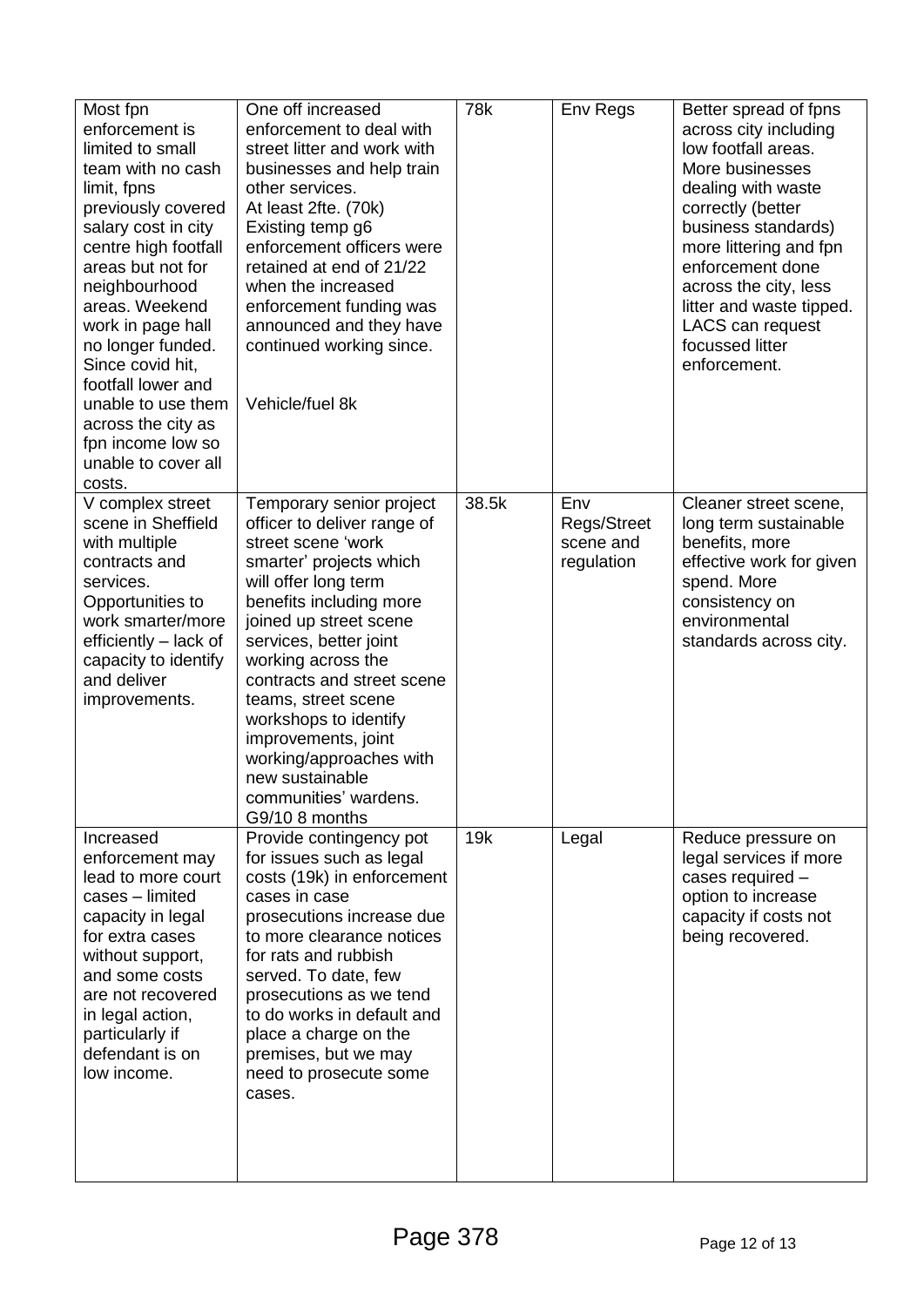| Some street scene<br>reporting e.g.,<br>flytipping in<br>confirm is on<br>different data sets<br>so hard to track<br>and make visible.<br>Also reporting into<br>SCC with photos<br>and geographical<br>locations needs<br>improvement.<br>Recent work on<br>website<br>completed, still<br>being tested. | Some IT investment to<br>ensure we can present<br>better picture of ongoing<br>flytipping issues and<br>incidents and drive down<br>offences. Confirm system<br>support potentially up to<br>10 days (15k). If recent<br>website improvements not<br>sufficient, may need to<br>balance this pot across<br>back and front office<br>improvements. | 15k   | Waste<br>management<br>and<br>streetsahead | More visibility on<br>offences, better data,<br>easier to share info<br>with LACS, easier<br>reporting, potential<br>improved geographical<br>links. |
|-----------------------------------------------------------------------------------------------------------------------------------------------------------------------------------------------------------------------------------------------------------------------------------------------------------|---------------------------------------------------------------------------------------------------------------------------------------------------------------------------------------------------------------------------------------------------------------------------------------------------------------------------------------------------|-------|--------------------------------------------|------------------------------------------------------------------------------------------------------------------------------------------------------|
| We have an aging<br>workforce in street<br>scene and pest<br>control services so<br>need to do<br>succession<br>planning and<br>develop training<br>pathways. Some<br>services have no<br>apprentices.                                                                                                    | Take on an apprentice to<br>work across services<br>including pest control,<br>streetsahead.<br>environmental protection<br>and hub customer<br>services. Year 1<br>commitment £13, 270<br>salary (plus minor<br>expenses), Services will<br>cover year 2 costs for<br>succession planning.                                                       | 13.5k | <b>Street scene</b><br>and<br>regulation   | SCC commitment to<br>improving street scene<br>with new apprentice.<br>Help with succession<br>planning and aging<br>workforce.                      |
| Total                                                                                                                                                                                                                                                                                                     |                                                                                                                                                                                                                                                                                                                                                   | 500k  |                                            |                                                                                                                                                      |